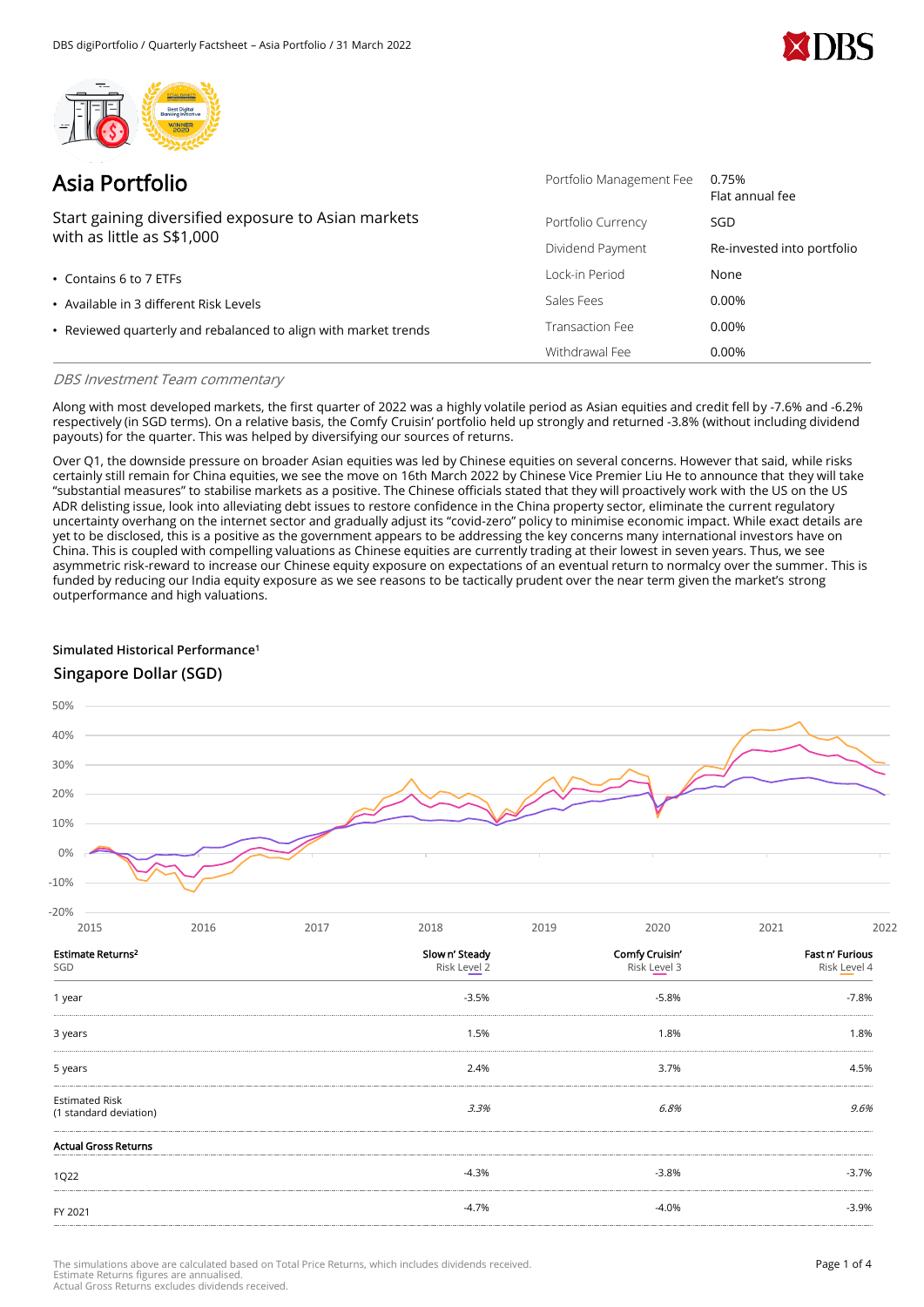

## **Available Risk Levels**

Risk Level 2

## **Slow n' Steady**

Invests primarily in fixed-income instruments to provide stability to the portfolio while taking advantage of the growth potential of equities.

Higher allocation to equities is often used to achieve higher potential returns, but this may result in higher volatility and potential losses.

## **Portfolio ESG Score^**

| AAA           | AΑ | A     | <b>BBB</b> | <b>BB</b> | в | ccc            |
|---------------|----|-------|------------|-----------|---|----------------|
| <b>LEADER</b> |    | FRAGE |            |           |   | <b>LAGGARD</b> |



# Equity NIKKO Straits Times Index ETF NIKKO StraitsTrading Asia ex Japan REIT ETF Xtrackers MSCI China ETF Lion-OCBC Hang Seng Tech ETF Fixed Income ABF Singapore Bond Index ETF NIKKO SGD Investment Grade Corporate Bond ETF

Risk Level 3

## **Comfy Cruisin'**

Evenly diversifies between equities and fixedincome assets in order to take advantage of market opportunities while maintaining stability in the portfolio.

Higher allocation to equities is often used to achieve higher potential returns, but this may result in higher volatility and potential losses.

## **Portfolio ESG Score^**

| <b>AAA</b>                      | AΑ | Α | <b>BBB</b> | <b>BB</b>      | R | ccc |
|---------------------------------|----|---|------------|----------------|---|-----|
|                                 |    |   |            |                |   |     |
| <b>IFADER</b><br><b>AVERAGE</b> |    |   |            | <b>LAGGARD</b> |   |     |



# Equity NIKKO Straits Times Index ETF NIKKO StraitsTrading Asia ex Japan REIT ETF Xtrackers MSCI China ETF iShares MSCI India Index Lion-OCBC Hang Seng Tech ETF Fixed Income ABF Singapore Bond Index ETF NIKKO SGD Investment Grade Corporate Bond ETF

Risk Level 4

# **Fast n' Furious**

Favours equities as opposed to fixed-income instruments. For investors who are prepared to tolerate short-term fluctuations in the value of their portfolio.

Higher allocation to equities may result in higher volatility and potential losses, but is often used to achieve higher potential returns.

### **Portfolio ESG Score^**





| <b>Holdings</b>                               |
|-----------------------------------------------|
| Equity                                        |
| NIKKO Straits Times Index FTF                 |
| NIKKO StraitsTrading Asia ex Japan REIT ETF   |
| Xtrackers MSCLChina ETF                       |
| iShares MSCI India Index                      |
| Lion-OCBC Hang Seng Tech ETF                  |
| Fixed Income                                  |
| ABF Singapore Bond Index ETF                  |
| NIKKO SGD Investment Grade Corporate Bond ETF |
|                                               |

### ^Source: MSCI as of 31st March 2022

Portfolio ESG Score is calculated using DBS internal methodology with reference to MSCI ESG Ratings for the underlying holdings (equities, fixed income securities Page 2 of 4<br>Portfolio ESG According to the underlying the s and funds). A weighted average is used and minimally 50% of the portfolio must be rated. MSCI ESG Ratings aim to measure a company's resilience to long-term, '<br>financially relevant Environment, Social and Governance (ESG) average while B and CCC-rated are Laggards. Certain information ©2021 MSCI ESG Research LLC. Reproduced by permission.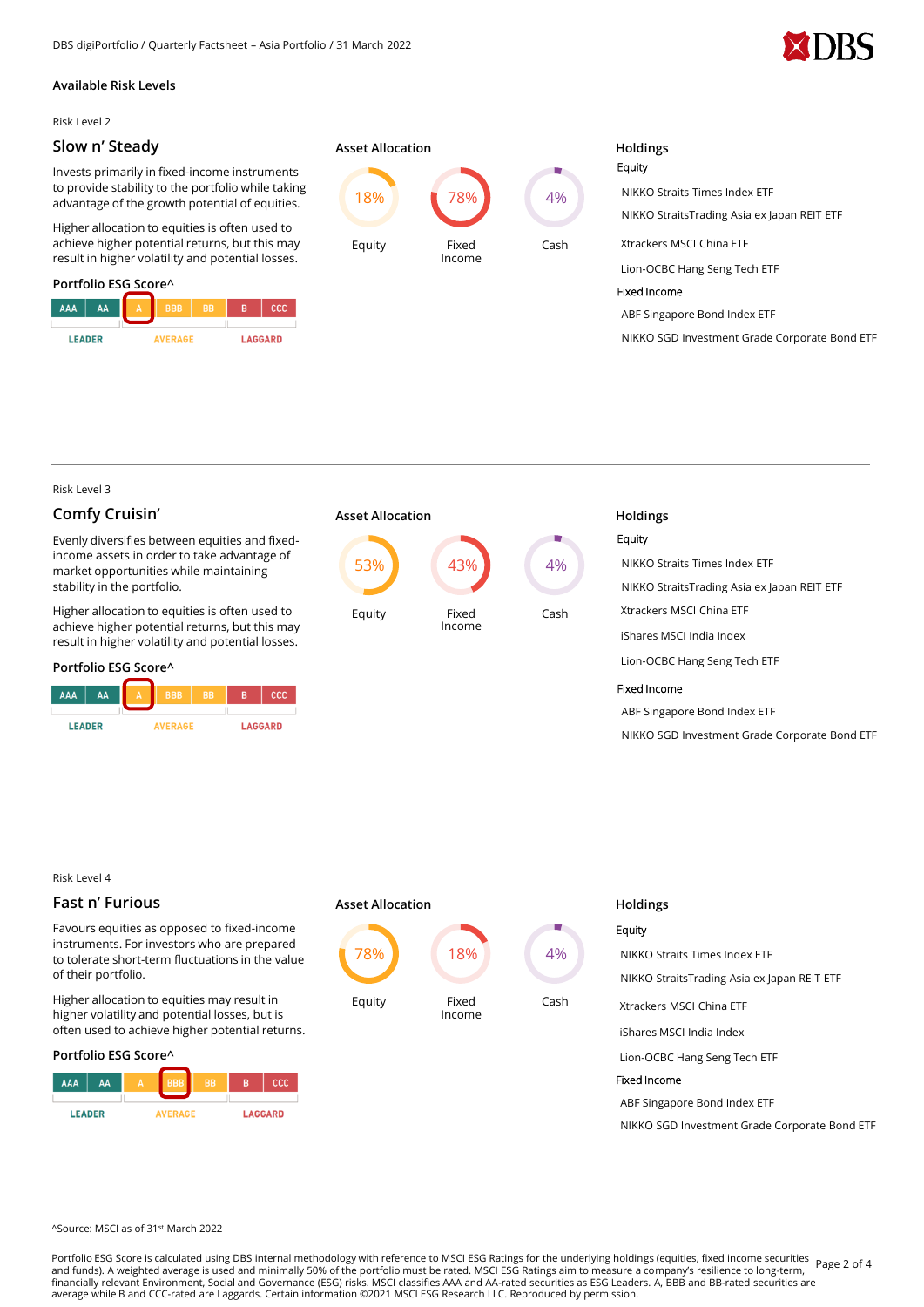

### **Glossary**

| Portfolio<br>Management Fee    | This fee goes towards monitoring, rebalancing and administrating the portfolio. It is calculated based on the value of your<br>portfolio at the end of each day. Payable annually. |
|--------------------------------|------------------------------------------------------------------------------------------------------------------------------------------------------------------------------------|
| Risk Level                     | In investing, there are 5 risk levels, with Risk Level 1 being the lowest risk level and Risk Level 5 being the highest risk level.                                                |
| Estimate Risk                  | Estimate risk measures the volatility of a portfolio based on past performance. The higher the number, the greater the<br>portfolio's volatility and investment risk.              |
| Exchange Traded<br><b>Fund</b> | An Exchange Traded Fund (ETF) is an open-ended investment fund that tracks an index passively and can be traded like a<br>common stock.                                            |
| Equity                         | Equities refer to the stock of a company, measured in the number of shares.                                                                                                        |
| Fixed Income                   | Fixed income generally refers to debt instruments e.g. bonds.                                                                                                                      |
| Cash                           | A portion of your investments is maintained in cash to take advantage of market opportunities.                                                                                     |

#### <sup>1</sup> Note on Simulated Returns

Simulated returns are gross of DPM management fees. Estimated forecast returns and volatility are computed based on back-tested returns of a model portfolio. The benchmark index of a fund is used in the absence of historical performance of the fund for the equivalent period. Cash forecast yield is referenced from the prevailing BBA Libor 1-month rate. We do not guarantee that the portfolio will generate the forecasted return stated above. These volatility and returns are for illustration purposes only, and should not be construed as guaranteed future or forecast returns. The proposed allocation listed above is provided as an indication only. Investors should not rely upon the proposed allocation as any confirmation that a particular asset class or given weighting will be included in the portfolio.

#### <sup>2</sup> Estimate Returns

Any prediction, projection or forecast is not necessarily indicative of future or likely performance of the portfolio. Future performance may differ from figures shown as investment return and principal value will fluctuate with market conditions.

#### Disclaimers & Important Notice

This document ('Information') is provided to you for your private use only and is purely indicative and for discussion purposes only. The Information is not and does not constitute or form part of any offer, recommendation, invitation or solicitation to you to subscribe to or to enter into any transaction as described, nor is it calculated to invite or permit the making of offers to the public to subscribe to or enter into any transaction for cash or other consideration and should not be viewed as such.

The Information may be incomplete or condensed and it may not include a number of terms and provisions nor does it identify or define all or any of the risks associated to any actual transaction. Any terms, conditions and opinions contained herein may have been obtained from various sources and neither DBS Bank Ltd. nor any of its related companies or affiliates which includes DBS Bank (Hong Kong) Limited nor any of their respective directors or employees (collectively "DBS Group") make any warranty, expressed or implied, as to its accuracy or completeness and thus assume no responsibility of it. The Information may be subject to further revision, verification and updating and DBS Group undertake no responsibility thereof.

All figures and amounts stated are for illustration purposes only and shall not bind DBS Group. DBS Group do not act as an adviser and assumes no fiduciary responsibility or liability for any consequences, financial or otherwise, arising from any arrangement or entrance into any transaction in reliance on the information contained herein. The Information does not have regard to your specific investment objectives, financial situation and particular needs. In order to build your own independent analysis of any transaction and its consequences, you should consult your own independent financial, accounting, tax, legal or other competent professional advisors as you deem appropriate to ensure that any assessment you make is suitable for you in light of your own financial, accounting, tax, and legal constraints and objectives without relying in any way on DBS Group or any position which DBS Group might have expressed in this document or orally to you in the discussion.

Companies within the DBS Group or the directors or employees of the DBS Group or persons/entities connected to them may have positions in and may affect transactions in the underlying product(s) mentioned. Companies within the DBS Group may have alliances or other contractual agreements with the provider(s) of the underlying product(s) to market or sell its product(s). Where companies within the DBS Group are the product provider, such company may be receiving fees from the investors. In addition, companies within the DBS Group may also perform or seek to perform broking, investment banking and other banking or financial services to the companies or affiliates mentioned herein.

The Information may include quotation, comments or analysis. Any such quotation, comments or analysis have been prepared on assumptions and parameters that reflect our good faith, judgement or selection and therefore no warranty is given as to its accuracy, completeness or reasonableness. All estimates and opinions included in this document or orally to you in the discussion constitute our judgement as of the date indicated and may be subject to change without notice. Changes in market conditions or in any assumptions may have material impact on any estimates or opinion stated.

Prices and availability of financial instruments are subject to change without notice. In any event, past performance is no guarantee of future results, and future results may not meet our/your expectations due to a variety of economic, market and other factors.

If the Information has been distributed by electronic transmission, such as e-mail, then such transmission cannot be guaranteed to be secure or error-free as information could be intercepted, corrupted, lost, destroyed, arrive late or incomplete, or contain viruses. The sender therefore does not accept liability for any errors or omissions in the contents of the Information, which may arise as a result of electronic transmission. If verification is required, please request for a hardcopy version.

This advertisement has not been reviewed by the Monetary Authority of Singapore. The investment product(s) mentioned herein and the contents of their related document have not been reviewed or authorised by any regulatory authority in Hong Kong, Singapore and elsewhere.